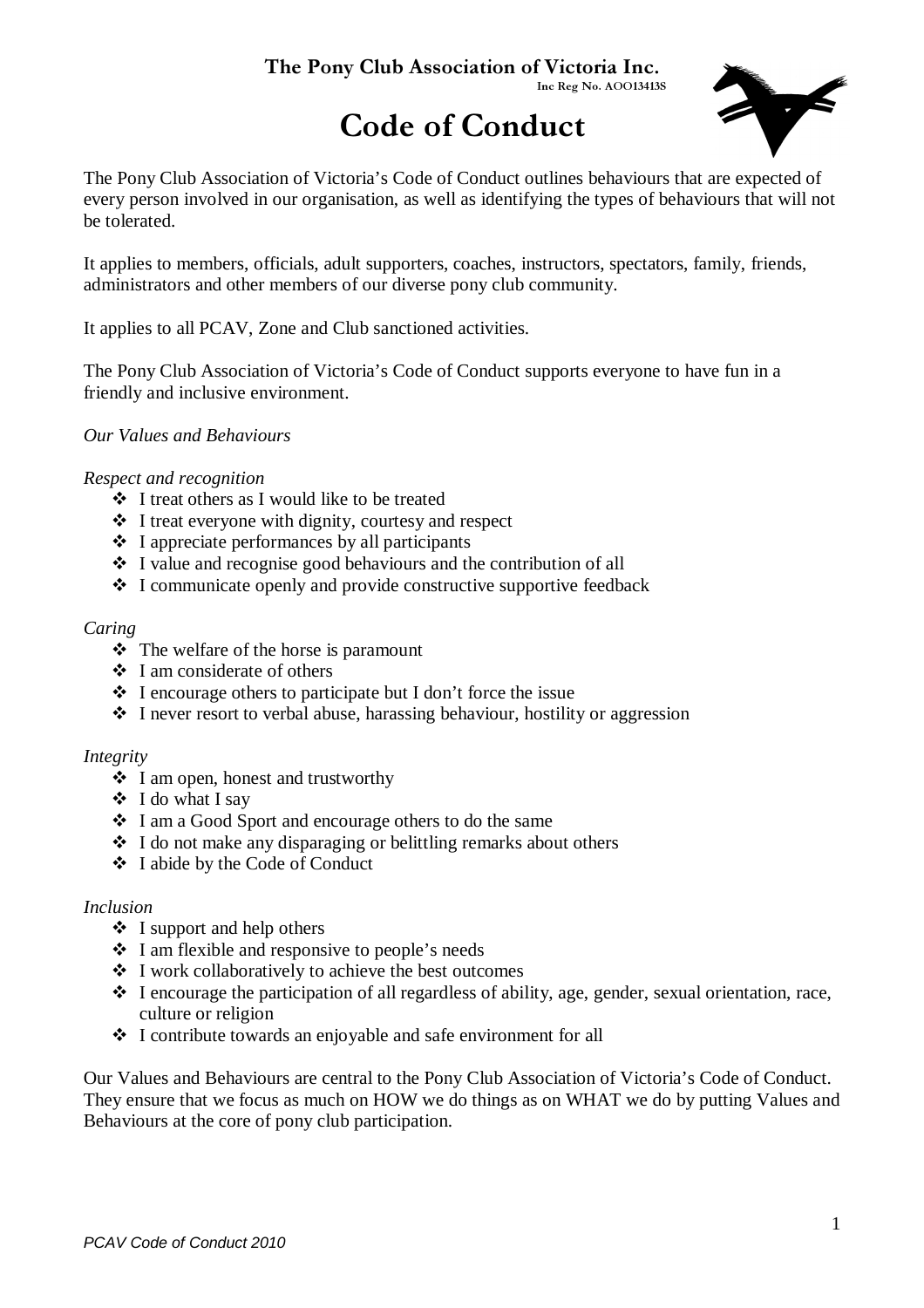# The Pony Club Association of Victoria Inc.

Inc Reg No. AOO13413S

# Code of Conduct



A separate Code of Conduct exists for member of the Media. It is located at www.ponyclubvic.org.au Resources/Policies. A copy the Media Code of Conduct and this Pony Club Association of Victoria Code of Conduct should be supplied to all members of the media who attend pony club activities, competitions and functions.

# *Our Responsibilities*

## *Club Members*

- > Embrace and act in accordance with the Code of Conduct
- > Role model and share your knowledge of this Code
- > Consider and uphold the welfare of the horse in any activity in which you participate
- > Raise situations that you think might be a breach of this Code with your Club or Zone's officials. Encourage others to raise their concerns.

*Officials, Parents, Guardians, Coaches, Instructors, Administrators, Observers and Supporters* 

- > Keep the Code of Conduct accessible for future reference
- > Embrace and act in accordance with the Code of Conduct
- > Role model and share your knowledge of the Code
- > Lead by Example
- > Raise situations that you think might be a breach of this Code with your Club or Zone's officials. Encourage others to raise their concerns
- Encourage an environment where others can raise their concerns
- > Manage behaviour that is inconsistent with this Code
- $\blacktriangleright$

## *Getting Advice*

Your Club's officials are your most direct source of information and action.

## *Breaching the Code of Conduct*

PCAV, Zones and Clubs treat breaches of this Code seriously.

If you breach this Code, or assist someone else to breach the Code, the breach will be investigated. If it is determined that a breach has occurred, your Club, Zone or PCAV, as appropriate, will address the behaviour in line with the circumstances of the individual case. This could include coaching the people involved to assist them to recognise why the behaviours are inappropriate and what other responses are more appropriate or disciplinary action which ranges from a verbal or written warning to suspension of membership or even, termination of membership.

There are some breaches of the Code that PCAV considers to be serious misconduct and will not tolerate. Serious breaches are likely to result in suspension or termination of membership, and may lead to referral to the police. Some examples are

- Serious harassment, discrimination or bullying
- Serious safety breaches, including violence of any form or threats of violence